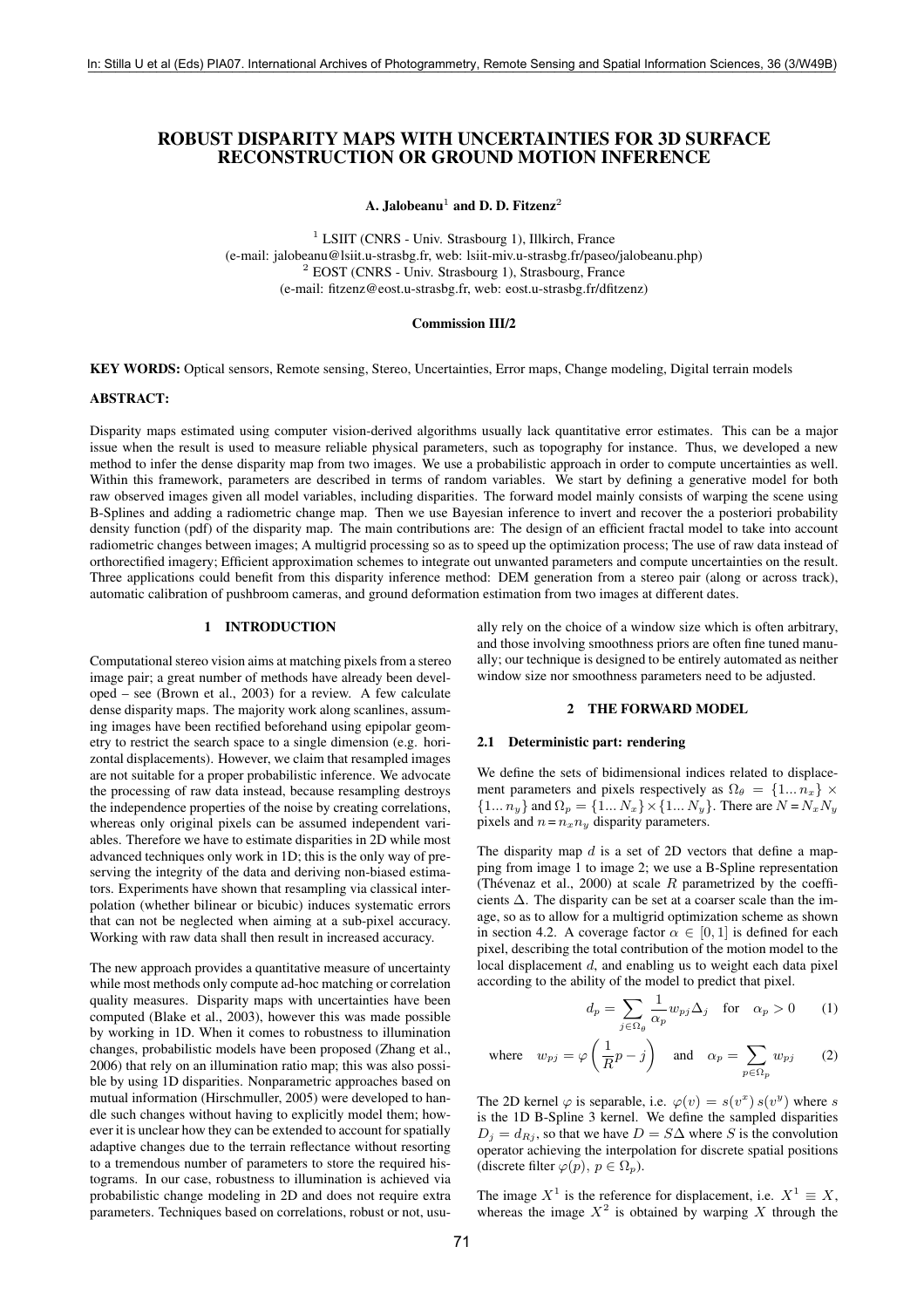disparity map using B-Spline interpolation, which is denoted by  $W^{\Delta}(X)$ . This approximation remains valid as long as the mapping from image 1 to image 2 preserves the area. This is generally the case for disparity maps since the displacements can be seen as local shifts, and the global scaling is rather negligible, especially in along-track stereo. If we denote the Spline coefficients of  $\overline{X}$ by  $L^0$  such that  $L^0 = S^{-1}X$ , we have:

$$
X_p^2 = W^{\Delta}(X)_p = \sum_{k \in \Omega_p} L_k^0 \varphi(p - k - d_p)
$$
 (3)

## 2.2 Self-similar change modeling

The observed images are denoted by  $Y^1$  and  $Y^2$ . Image  $X^1$  is assumed to be the reference, whereas  $X^2$  undergoes a radiometric transformation which models reflectance effects, shadows, and relatively large-scale changes that can occur between multi-date observations. We assume all these structured radiometric changes can be embedded in an additive term C. In this work, we also assume that  $C$  contains the observation noise. To further simplify the modeling, the noise from both images is embedded in  $C$  while the reference image remains noise-free:

$$
Y^1 = X^1 \text{ and } Y^2 = X^2 + C \tag{4}
$$

One could argue that due to surface physics, multiplicative transforms are more likely; in fact, to be really accurate, one should take into account at least 3 phenomena – a multiplicative field related to non-Lambertian reflectance properties, clouds and atmospheric transparency, an additive field related to ambient lighting and atmospheric scattering, and also a nonlinear transfer function that is not necessarily shift invariant. Multidate changes are even more complex to describe. Therefore a simple additive term C shall be a reasonable choice in practice, and we will also assume  $X<sup>2</sup>$  and C are independent in the method proposed here.

Change maps can be modeled in various ways. Among all possible models, few are simple enough to allow for an efficient implementation. We want to take into account two essential properties: power spectrum decay (high frequency changes are less likely than the low frequency ones) and spatial adaptivity (there is no reason all areas behave similarly, as there might be occlusions, shadows or more dramatic changes). We propose to use a Gaussian fractal process, motivated by the self-similarity of natural images (Jalobeanu et al., 2003). In the frequency space (where spatial frequencies are denoted by  $u$  and  $v$ ), all coefficients are independent Gaussian variables whose variance obey a self-similar law defined by an energy  $\varepsilon^2$  and an exponent q:

$$
P(\mathcal{F}[C]_{uv}) = \mathcal{N}(0, \varepsilon^2 (u^2 + v^2)^{-q}) \text{ for } u, v \neq 0, 0 \quad (5)
$$

We will assume a fractal exponent equal to 1 which is a commonly encountered value in natural scenes. In order to remain in the image space we use Markov Random Fields; this is required by the spatial adaptivity, best parametrized in the image space and not in the frequency space. The expression above corresponds to a diagonal inverse covariance equal to  $\varepsilon^{-2}$   $(u^2 + v^2)$  in the Fourier space. Its counterpart in the image space is proportional to the linear operator  $H$ :

$$
H = G_x^t G_x + G_y^t G_y \tag{6}
$$

where  $G_x$  and  $G_y$  denote the image intensity gradients (finite differences) in the  $x$  and  $y$  directions. This is all made possible by setting  $q = 1$  (non-integer values require fractional derivatives, whose computational complexity is considerably higher). We set the gradients to zero on the boundaries. We get:

$$
P(C \mid \lambda) = \frac{1}{Z_{\lambda}} e^{-\lambda (AC)^{t} H AC}
$$
 (7)

where  $\lambda$  is a smoothness parameter (related to the factor  $\varepsilon$ ) and  $Z_{\lambda}$  the corresponding normalization coefficient. Using bounded gradient values enables us to define a proper distribution.

In (7), A is a diagonal matrix that helps achieve spatial adaptivity. The variance of  $C$  is divided by  $A$ . The simplest choice consists of setting  $A_p^2 = \alpha_p$  so as to take into account the coverage factor  $\alpha_p$  for each pixel p. Indeed, this factor allows us to put a weight on each data pixel according to the ability of the model to predict this pixel value. Any pixel not related to the model (i.e. that the model can not explain) shall have a weight equal to zero so as to cancel its contribution to the model, which is achieved by an infinite variance, thus allowing the change map value  $C_p$  to grow arbitrarily large. Conversely, pixels fully covered by the model  $(\alpha=1)$  are not affected.

Other pixel-dependent weights could be included here, such as a mask allowing to exclude some of the pixels (classified as unreliable beforehand) from the inference. The weights could also be updated recursively by analyzing the change map after each inference step to make the method more robust.

## 2.3 A prior disparity map model

To complete the forward model we have yet to define a prior model for the unknown disparity map. A simple choice is a smoothness prior having the same fractal properties as the change model, particularly suitable for disparities related to 3D surfaces or natural phenomena. To keep the approach as general as possible we do not consider the epipolar constraint as in (Deriche et al., 1994) and we set two separate smoothness parameters  $\omega_x$ ,  $\omega_y$ for disparities along each direction.

$$
P(\Delta \mid \omega) = \frac{1}{Z_{\omega_x} Z_{\omega_y}} e^{-\omega_x (\Delta^x)^t H^*(\Delta^x) - \omega_y (\Delta^y)^t H^*(\Delta^y)}
$$
(8)

Here  $Z_{\omega_x}$ ,  $Z_{\omega_y}$  denote normalization coefficients. The operator  $H^*$  can be different from  $H$ . In principle, the model should apply to the disparities  $D$ , not to its Spline coefficients  $\Delta$ . Therefore we decided to choose  $H^* = S^t H S$  in order to use a self-similar prior similar to the change map prior.

We will discuss later how to estimate the smoothness parameters. There is no immediate need for a prior pdf since these parameters are substantially overdetermined. They are related to the underlying structure of the motion field, a special case being alongtrack stereo where the displacement map along  $x$  is particularly smooth, in which case very large values of  $\omega_x$  are expected.

#### 2.4 Forward model and the related Bayesian network

We just defined the elements of a full generative model describing the formation of an image pair from a single scene  $X$ , given a deformation field  $\Delta$ , a change map C and a noise variance map  $\sigma^2$  as well as their respective parameters. A Bayesian network displays all causality relations (see Fig. 1) and enables us to write the joint pdf of all model variables as a product of prior pdfs and conditional pdfs. The conditional pdf of the variables given the data is proportional to this joint pdf, since the data is fixed.

### 3 THE INVERSE PROBLEM

Now we need to solve the inverse problem (with respect to the direct model just defined). In the Bayesian approach (Gelman et al., 1995), we aim at the determination of the a posteriori pdf, i.e. the pdf of the variables of interest  $\Delta$  given the data  $Y^1, Y^2$ , written as  $P(\Delta | Y^1, Y^2)$ . Three major steps are involved: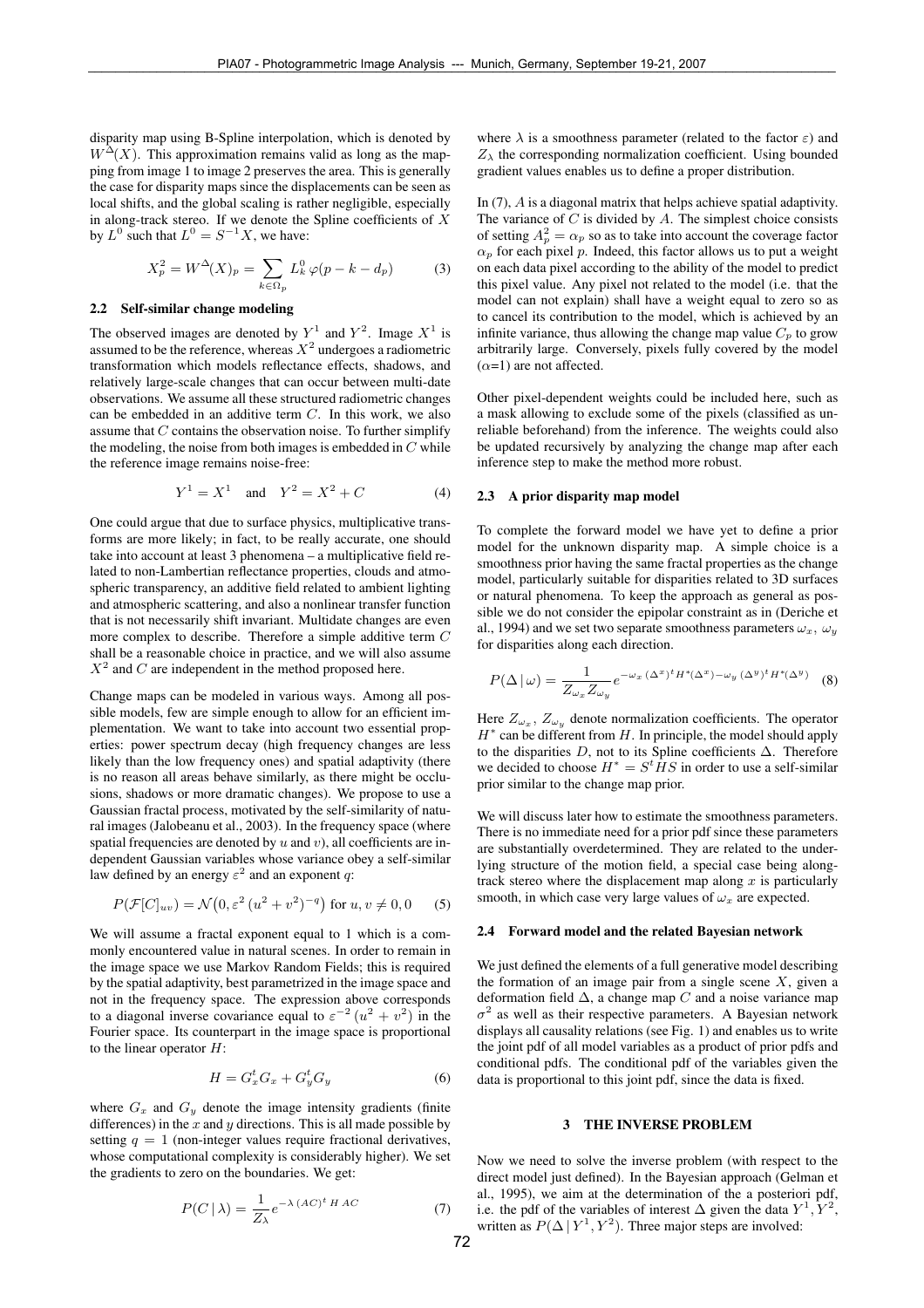

Figure 1: Bayesian network related to the proposed forward model, describing the formation of the observed images given all model variables. Nodes with converging arrows represent conditional pdfs, while all other nodes represent priors. Shaded nodes are fixed (or observed) variables.

- Marginalization, to formally integrate the joint pdf with respect to all variables that are not of interest (also known as nuisance variables), denoted by  $\Theta = \{X, C, \lambda, \omega_x, \omega_y\}$ such that:  $P(\Delta | Y^1, Y^2) \propto \int P(Y^1, Y^2, \Delta, \Theta) d\Theta$
- Optimization, which aims at finding the values of ∆ that maximize the posterior pdf (this step might involve the optimization of other quantities as required by marginalization). In practice an energy function  $U$ , defined as the -log of the marginal posterior pdf, is being minimized.
- Gaussian approximation around the optimum to determine parametric uncertainties on the result.

### 3.1 Image resampling and change map marginalization

The observed image  $Y^2$  is now fixed, so we set  $z^2 \equiv Y^2$  and  $z^1 = W^{\Delta}(Y^1)$  since we assumed  $Y^1 \equiv X$ . If we denote by L the B-Spline coefficients of  $Y^1$ , we have:

$$
z_p^1 = W^{\Delta}(Y^1)_p = \sum_{k \in \Omega_p} L_k \varphi(p - k - d_p)
$$
 (9)

The difference  $z^{12} = z^2 - z^1$  defined this way is equal to the radiometric changes  $C$ , according to Eqn. (4). See Fig. 3 for an illustration. If we had a white Gaussian observation noise instead of the structured change model (by replacing  $H$  with identity), the obvious procedure would consist of minimizing the classical sum of squared differences (SSD) between  $Y^2$  and  $W^{\Delta}(Y^1)$ . In general, this SSD-based procedure fails as the changes are spatially structured (hence the use of normalized SSD by some authors, but without explicit radiometric changes). Since we have two deterministic relations (4), integrating out  $X$  and  $C$  gives

$$
P(Y^1, Y^2 \mid \Delta, \lambda) \propto \frac{1}{Z_{\lambda}} e^{-\lambda \left(A z^{12}\right)^t H A z^{12}} \tag{10}
$$

#### 3.2 Estimating the change smoothness parameter

A noninformative, parameter-free prior is assumed for  $\lambda$  since we have little knowledge about the changes; discussing how to choose the prior pdf is beyond the scope of this paper. The integration with respect to  $\lambda$  can be done via the Laplace approximation as explained in (MacKay, 2003), which amounts to evaluating a Gaussian integral. The approximation consists of considering that the -log of the integrand is a quadratic form, defined by an minimum (location and value) and a curvature at the minimum. As there is a single parameter for all pixels, the curvature is very high, therefore the integrand behaves like a Dirac function so this approximation is valid. To evaluate the integral this way, we need

to calculate the value at the optimum  $\lambda$  (the location itself does not matter) as well as the second derivative  $-\partial^2 \log P / \partial \lambda^2$ ; the latter does not depend on ∆ so it simply acts as a constant factor and is ignored. The optimum is given by

$$
\hat{\lambda} = \frac{N}{2\,\Phi(A\,z^{12})} \quad \text{where} \quad \Phi(X) = X^t H X \tag{11}
$$

We finally get the integrated likelihood for ∆:

$$
P(Y^1, Y^2 | \Delta) \propto e^{-\frac{N}{2} \log \Phi(A z^{12})}
$$
 with  $\Phi(A z^{12}) \neq 0$  (12)

We never have  $\Phi = 0$  if  $R > 1$ , because  $z^1$  and  $z^2$  can not be equal for all pixels since the images are noisy and  $R > 1$  prevents any over-fitting (there is more than one pixel per parameter).

### 3.3 Estimating the disparity smoothness

Instead of using the smoothness prior (8) with fixed values of the parameters  $\omega$ , which would require a rather complex estimation procedure to find optimal values (Jalobeanu et al., 2002), we can use an integrated prior by integrating out  $\omega_x$  and  $\omega_y$  from the very beginning. This way we lose the benefits of having a quadratic regularization energy but we make the prior parameter-free. It also makes the full inference method parameter-free since  $\lambda$  was already integrated out.

The pdf (8) can be approximated by a Gaussian around its mode as we did in the previous paragraph, so we apply exactly the same reasoning as we did with  $\lambda$  (noninformative prior, and Laplace approximation), which yields:

$$
P(\Delta) \propto e^{-\frac{n}{2}\log \Phi^*(\Delta^x) - \frac{n}{2}\log \Phi^*(\Delta^y)}
$$
(13)

This enables us to finally express the posterior  $P(\Delta | Y^1, Y^2)$ , proportional to the product of expressions (12) and (13):

$$
P(\Delta | Y^1, Y^2) \propto e^{-\frac{N}{2} \log \Phi(Az^{12}) - \frac{n}{2} \log \Phi^*(\Delta^x) - \frac{n}{2} \log \Phi^*(\Delta^y)} (14)
$$

A degenerate solution could be found for  $\Phi^* = 0$ , since nothing prevents us from having a perfectly smooth disparity map (for instance  $\Delta^x$  is very smooth in along-track stereo, almost linear in our tests as shown in the result section on Fig. 4). The interpretation of the posterior pdf (14) needs special care: we should not seek the global optimum, but rather the most 'significant' one. The peak related to degenerate solutions is the highest (in fact, this posterior is improper, with a singularity at  $\Phi^* = 0$ , but it can be seen as the limit of a sequence of proper pdfs). However it can be shown by computing the second derivatives that this peak is very narrow compared to the one related to the acceptable solution, so that in terms of probability integrated over the corresponding volume, a meaningful, non-degenerate solution is more probable – even if does not maximize the pdf.

## 4 PROPOSED ALGORITHM

#### 4.1 A fully unsupervised method

In order to maximize the posterior  $(14)$ , the energy U needs to be minimized with respect to the disparity map parameters  $\Delta$ :

$$
U = \frac{1}{2} \left( N \log \Phi(Az^{12}) + n \log \Phi^*(\Delta^x) + n \log \Phi^*(\Delta^y) \right)
$$
 (15)

As mentioned above, special care has to be taken to avoid the potential well around the singularity. This can be effectively done by replacing  $\log(\Phi^*)$  by  $\log(\delta^2 + \Phi^*)$  where  $\delta$  is strictly positive to avoid the singularity. When the solution is found,  $\delta$  can be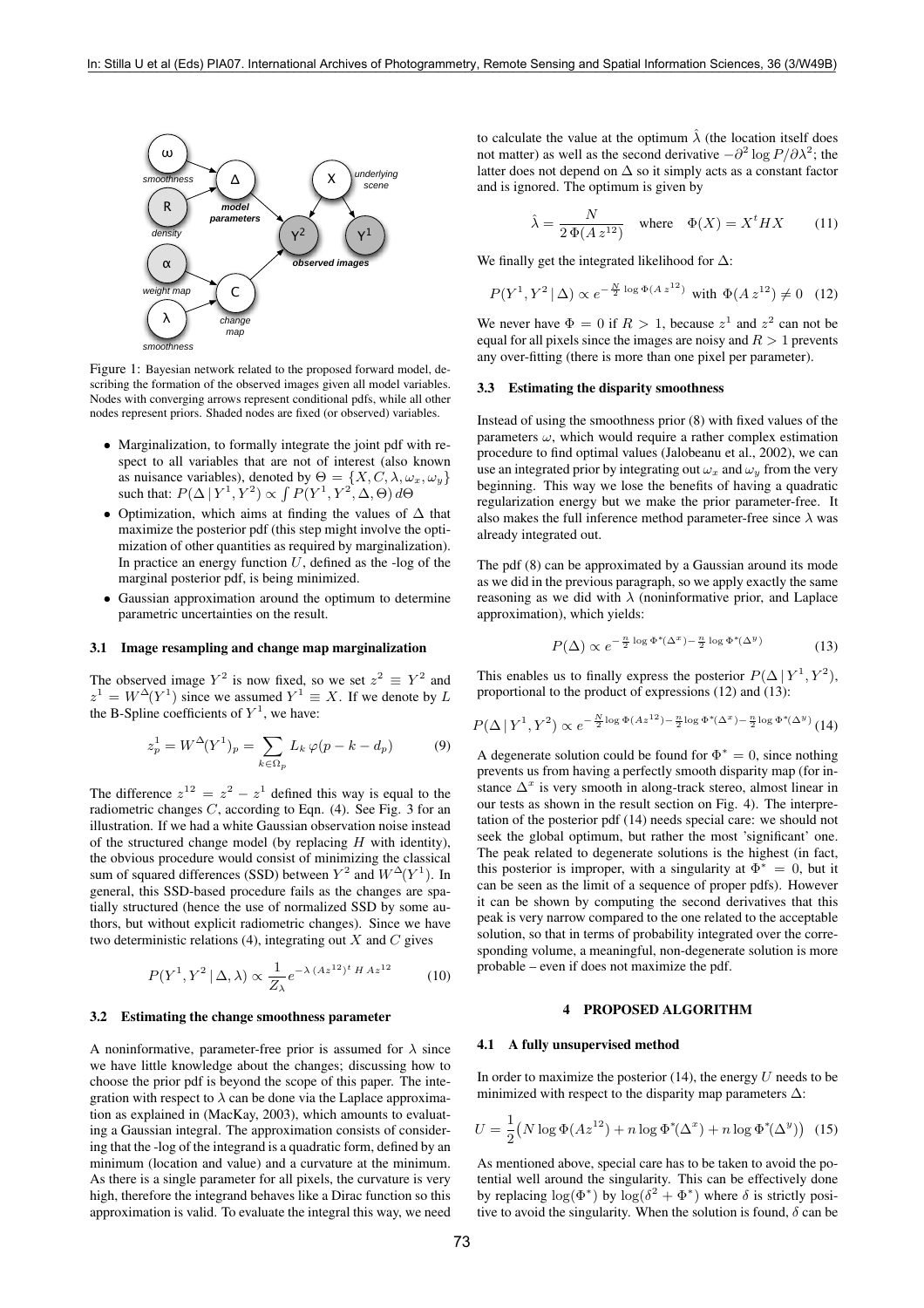set to zero, hoping we escaped the sphere of influence of the singularity and will now converge to the acceptable solution. One can also adopt a more careful scheme inspired from graduated non convexity where  $\delta$  starts large and is progressively decreased until it reaches zero, thus ensuring convergence.

The marginalization that helps make the problem parameter-free does not add much difficulty to the optimization which is already nonlinear. Indeed,  $z^{12}$  has a nonlinear dependence on  $\Delta$  because of the resampling process. The energy  $(15)$  is not quadratic (and also not convex). Thus, solving this problem needs special handling to avoid local minima and find the desired solution. Simple Newton-like methods can not be used, and we must resort to a nonlinear gradient descent. This can be sensitive to the initialization, hence the multigrid technique discussed in section 4.2.

We choose to use a nonlinear conjugate gradient method (Press et al., 1993), which only requires the first derivatives of  $U$ . The derivatives of the data term are denoted by  $\zeta^x$ :

$$
\zeta_j^x = \frac{\partial}{\partial \Delta_j^x} \frac{N}{2} \log \Phi(A z^{12}) = \frac{N}{\Phi(A z^{12})} (H A z^{12})^t g_j^x \quad (16)
$$

where  $g_j^x$  is related to the derivative of  $z^{12}$  and is defined as:

$$
(g_j^x)_p = -\alpha_p \frac{\partial z_p^1}{\partial \Delta_j^x} = w_{pj} W_{\partial x}^{\Delta} (Y^1)_p \tag{17}
$$

Here  $W_{\partial x}^{\Delta}$  denotes an interpolation based on the derivative of  $\varphi$ , involving the kernel  $\varphi'^x(v) = s'(v^x) s(v^y)$  instead of  $\varphi$ :

$$
W_{\partial x}^{\Delta}(Y^{1})_{p} = \sum_{k} L_{k} \varphi^{\prime x}(p - k - d_{p})
$$
 (18)

which is computed at the same time as the usual interpolation  $W^{\Delta}$ . We get similar equations for  $\Delta^{y}$ . The derivatives of the full energy (data term and prior) are finally given by:

$$
\frac{\partial U}{\partial \Delta_j^x} = \zeta_j^x + \frac{n}{\Phi^*(\Delta^x)} H^* \Delta_j^x \tag{19}
$$

### 4.2 Multigrid optimization

The most classical approach to multigrid is to start with a coarse disparity model (large  $R$ ), perform the optimization, and refine recursively by initializing finer scale models with the previous, coarser scale. This has been applied to image registration in (Thévenaz et al., 1998). A dyadic scheme is generally used, starting with  $R = R_0$  and dividing by 2 at each step. Coarse estimates are discarded, since they are only used to initialize the next scale.

However, when processing large size images, one had better estimate coarse deformation models from subsampled versions of the input images rather than from the full size images, especially at very coarse scales. A Spline pyramid (Unser et al., 1993) is computed for both images  $Y^1$  and  $Y^2$ . At each scale, we apply the inference procedure described above, with a fixed value of  $R$ ; the range  $2 \leq R \leq 8$  achieves a good trade-off between model density and number of data points per parameter. Then, the model is refined through Spline subdivision since the parameters ∆ are actually the Spline coefficients of the dense disparity field  $d$ . The refined model is used to initialize the next scale.

### 4.3 Computing uncertainties

The inverse covariance matrix related to a Gaussian approximation of the posterior pdf around the optimum  $\Delta$  is defined by 4 blocks, related to second derivatives with respect to  $\Delta^x$  and  $\Delta^y$ :

$$
\Sigma_{\Delta}^{-1} = \left( \frac{\partial^2 U/\partial \Delta^x \partial \Delta^x}{\partial^2 U/\partial \Delta^y \partial \Delta^x} \frac{\partial^2 U/\partial \Delta^x \partial \Delta^y}{\partial^2 U/\partial \Delta^y \partial \Delta^y} \right)_{\Delta = \hat{\Delta}} \tag{20}
$$

Using the first derivatives previously calculated (16)-(18) and assuming a locally linear resampling process  $W^{\Delta}$ , we get:

$$
\frac{\partial^2 U}{\partial \Delta_k^x \partial \Delta_l^x} \simeq \frac{N}{\Phi(Az^{12})} (g_k^x)^t H(g_l^x) - \frac{1}{N} \zeta_k^x \zeta_l^x + \frac{n}{\Phi^*(\Delta^x)} H^* \tag{21}
$$

where all expressions are evaluated at  $\Delta = \hat{\Delta}$ . We obtain a similar expression for  $\Delta_k^y$  and  $\Delta_l^y$ . The cross-terms are:

$$
\frac{\partial^2 U}{\partial \Delta_k^x \partial \Delta_l^y} \simeq \frac{N}{\Phi(Az^{12})} (g_k^x)^t H(g_l^y) - \frac{1}{N} \zeta_k^x \zeta_l^y \qquad (22)
$$

The quadratic form is  $u^t H v = (G_x u)^t (G_x v) + (G_y u)^t (G_y v)$ .

For most applications, we need uncertainties on the disparities  $D = S\Delta$  (in practice the optimization is simpler to perform with respect to  $\Delta$ , this is why we do not use D in the first place). If we need  $\Sigma_D^{-1}$  rather than  $\Sigma_{\Delta}^{-1}$ , the following expression can be used for the conversion:

$$
\Sigma_D^{-1} = (S^{-1})^t \Sigma_{\Delta}^{-1} (S^{-1})
$$
\n(23)

where  $S^{-1}$  is the operator that transforms a vector into a series of Spline coefficients, which can be implemented very efficiently (Thévenaz et al., 2000). Notice that this is only needed once the optimization procedure has been completed, therefore does not affect the computational cost of the disparity estimation itself.

In principle, uncertainties are expressed through variances and covariances, which have a physical meaning: the former directly relates to confidence intervals on the estimated parameters, and the latter give the correlation between model variables. However, the matrix (20) needs to be inverted, which is difficult in practice because of its size  $(2n \times 2n)$ . Therefore we approximate covariances between neighboring disparity parameters by neglecting long-range interactions.

For each covariance to be computed between variables indexed by *i* and *j*, we select a small block of the matrix  $\Sigma^{-1}$  by picking only the entries for variables directly connected to  $i$  and  $j$ . Obviously, in the inversion, variables that do not interact shall not be involved in the computation. In practice, for a given spatial position j (diagonal elements of each block of  $\Sigma$ , related to  $\Delta_j^x$ and  $\Delta_j^y$ ) if we restrict to the 8 nearest neighbors  $j + (\pm 1, \pm 1)$  for both  $\Delta^x$  and  $\Delta^y$ , we only need to invert a 18 × 18 matrix. With 4 nearest neighbors the size of the matrix reduces to  $10 \times 10$ . This has to be repeated for each spatial location  $k$ . Notice that efficient iterative optimization techniques can advantageously replace matrix inversion (Jalobeanu and Gutiérrez, 2007).

If uncertainties do not need to be interpreted, but rather stored and propagated through to other processing algorithms, the inversion can be avoided: only the inverse covariance matrix needs to be propagated. If there are too many terms it can be simplified so as to limit the redundancy of the end result; for instance one can provide inverse covariances related to the 4 nearest neighbor  $\Delta$  variables, which only requires to store and propagate 7 extra terms for each location j (in addition to the estimates  $\hat{\Delta}_j^x$  and  $\hat{\Delta}_j^y$ ); refer to table 1 for details.

| Self       | uч<br>$_{xx}$        |
|------------|----------------------|
| Cross (xy) | $x_1$                |
| Horizontal | xx<br>$\overline{u}$ |
| Vertical   | T T                  |

Table 1: Uncertainty terms (inverse covariances, limited to 4 nearest neighbor interactions) produced by the proposed disparity inference algorithm, after inverse covariance simplification.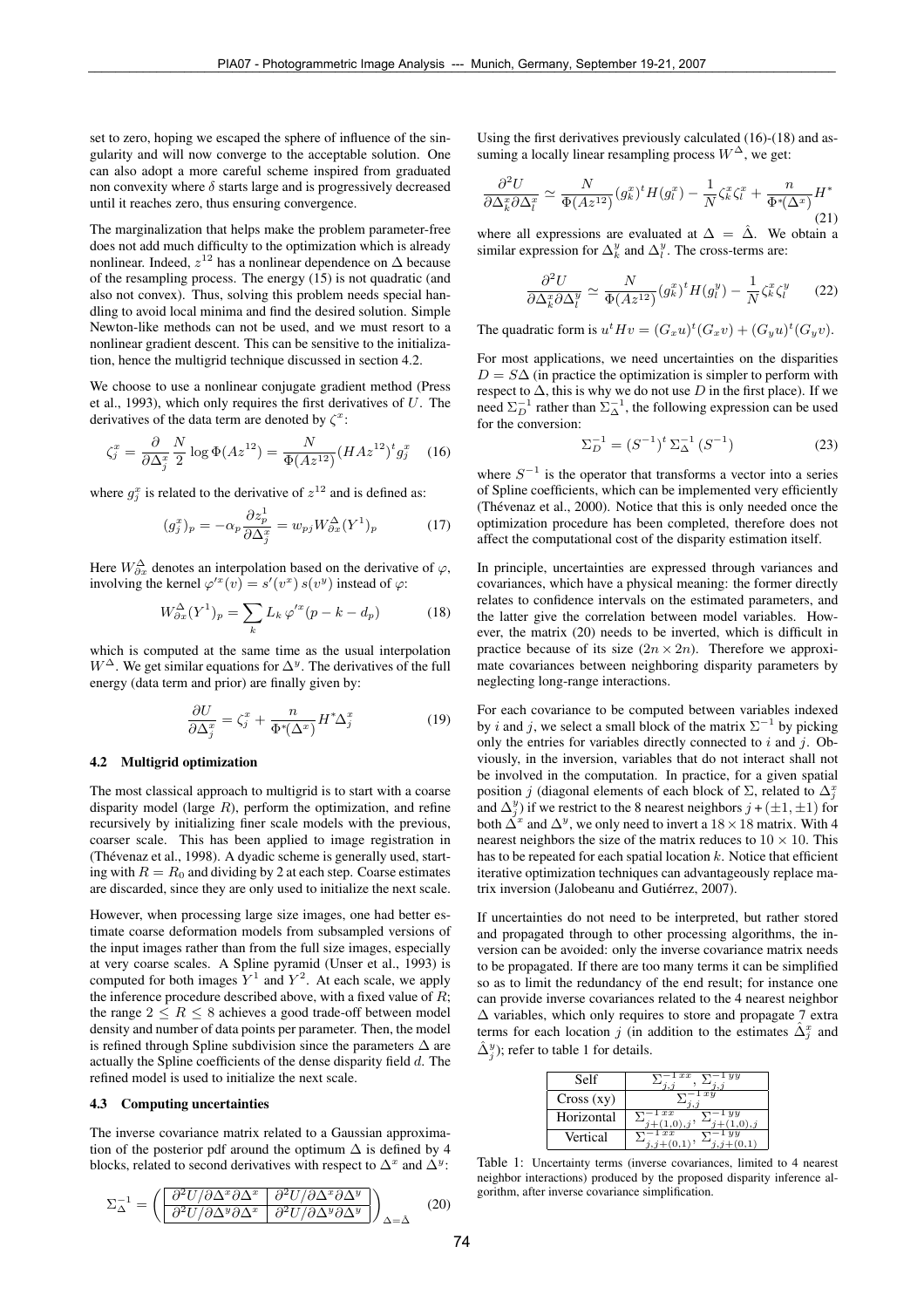### 5 PRELIMINARY RESULTS AND DISCUSSION

## 5.1 Tests on real Mars Express images

We chose a test area extracted from a raw panchromatic, alongtrack stereo pair taken by the Mars Express HRSC instrument (ESA). The image was downsampled by a factor 8 using a Spline pyramid (preserving noise statistics) to ensure small displacements (<10 pixels) then a study area was selected ( $N = 64 \times 64$ , see Fig. 2). The initial disparity maps were  $D_x = \text{linear func}$ tion of x and  $D_y = 0$ . A radius  $R = 4$  was chosen for the model resolution ( $n = 16 \times 16$ ). Convergence was reached in less than 50 iterations for this particular initialization; a multigrid strategy would significantly reduce this number, however the purpose of the test is to check the validity of the proposed energy functional (15) rather than study how to minimize it most efficiently.



Figure 2: Left:  $Y^1$ ; right:  $Y^2$ . ESA Mars Express HRSC Orbit 0905 (stereo s12/s22), subsampling factor 8, extracted region 64×64 pixels.



Figure 3: Left:  $W^{\Delta}(Y^1)$  ( $Y^1$  warped using the estimated disparity map); right: corresponding change map  $C = Y^2 - W^{\Delta}(Y^1)$ , contrast enhanced (factor 10) to display the effects of non-Lambertian reflectance.

Fig. 4 displays the estimated disparities  $D_x$  and  $D_y$ ; obviously  $D_x$  is unrelated to the topography and appears very smooth. Uncertainties also shown (bottom Fig. 4) are preliminary results; we only show the inverse of the diagonal of  $\bar{\Sigma}_{D}^{-1}$  without the crossterms, however these preliminary error maps already carry valuable information that can be interpreted as error bars on  $D_x$  and  $D<sub>y</sub>$  (standard deviation). It clearly illustrates the spatial variability of errors; the higher the contrast of radiometric features (e.g. texture, edges), the lower the uncertainty. It falls below 0.1 pixel as long as there are enough details, and well below 0.05 pixel near edges, whereas it can reach 0.3 pixel in the smoothest areas. Notice that these estimates do not depend on the observation noise parameters, which are unknown, nonetheless they exploit the available statistics throughout the inference procedure. Notice also that there is no available ground truth for disparities.

# 5.2 Application to 3D reconstruction

If the imaging geometry is known and reliable (e.g. attitude and position of the satellite computed from the metadata), then 2D displacements can be directly converted into 1D heights, which amounts to projecting the 2D pdfs of disparities to get 1D pdfs



Figure 4: Top: estimated disparities (left:  $D_x$ , range=[0,9], right:  $D_y$ , range=[3.5,-1.5]); bottom: related standard deviations, range=[0,0.3].

of elevations. This will provide a DEM as a height field (longitude, latitude and elevation) where the sampling corresponds to the pixels of image  $Y^2$ , most probably irregular on the ground. Therefore it needs to be resampled on a regular grid (again we recommend B-Spline interpolation), and the uncertainties need to be converted accordingly using an equation similar to (23). The same process applies to pixel values from both input images in order to achieve orthorectification, which amounts to providing a textured terrain model using reflected radiance maps. As opposed to traditional orthorectification techniques, this should be done using probability theory, which produces uncertain and correlated pixel values as the estimated elevations are also uncertain. Moreover, the resampling may also produce a blur due to the geometric uncertainty related to probabilistic elevations.

## 5.3 Application to automatic camera calibration

Remote sensing images are acquired with pushbroom systems whose parameters are not always well-known. Even if a reasonably accurate calibration can be achieved through star-based optical navigation or using onboard sensors, applications aiming at a sub-pixel precision can not rely on it. Indeed, the orbital motion is affected by high-frequency vibrations whose parameters are unknown in general. Imperfect trajectory and attitude models derived from the metadata lead to systematic errors in 3D reconstruction that are often inconsistent with the recorded data.

Why not use the data directly without making complex calculations involving a geometry that is not well constrained? If a dense disparity map  $D$  is provided as well as the related errors and correlations summarized by  $\Sigma_D^{-1}$ , it should be possible to recover relative camera motion without any other source of information. This has been achieved for approximate, linear camera models (Gupta and Hartley, 1997). Once the relative motion model has been inferred (parameter values as well as their uncertainties can be computed using a probabilistic approach), a relative DEM can be reconstructed in the camera space. It then needs to be converted into the world space using ground control points; however, even without such absolute knowledge, the relative DEM is still a valuable product that makes use of all the radiometric information contained in the stereo pair and its quality is not dependent on possibly misestimated calibration parameters.